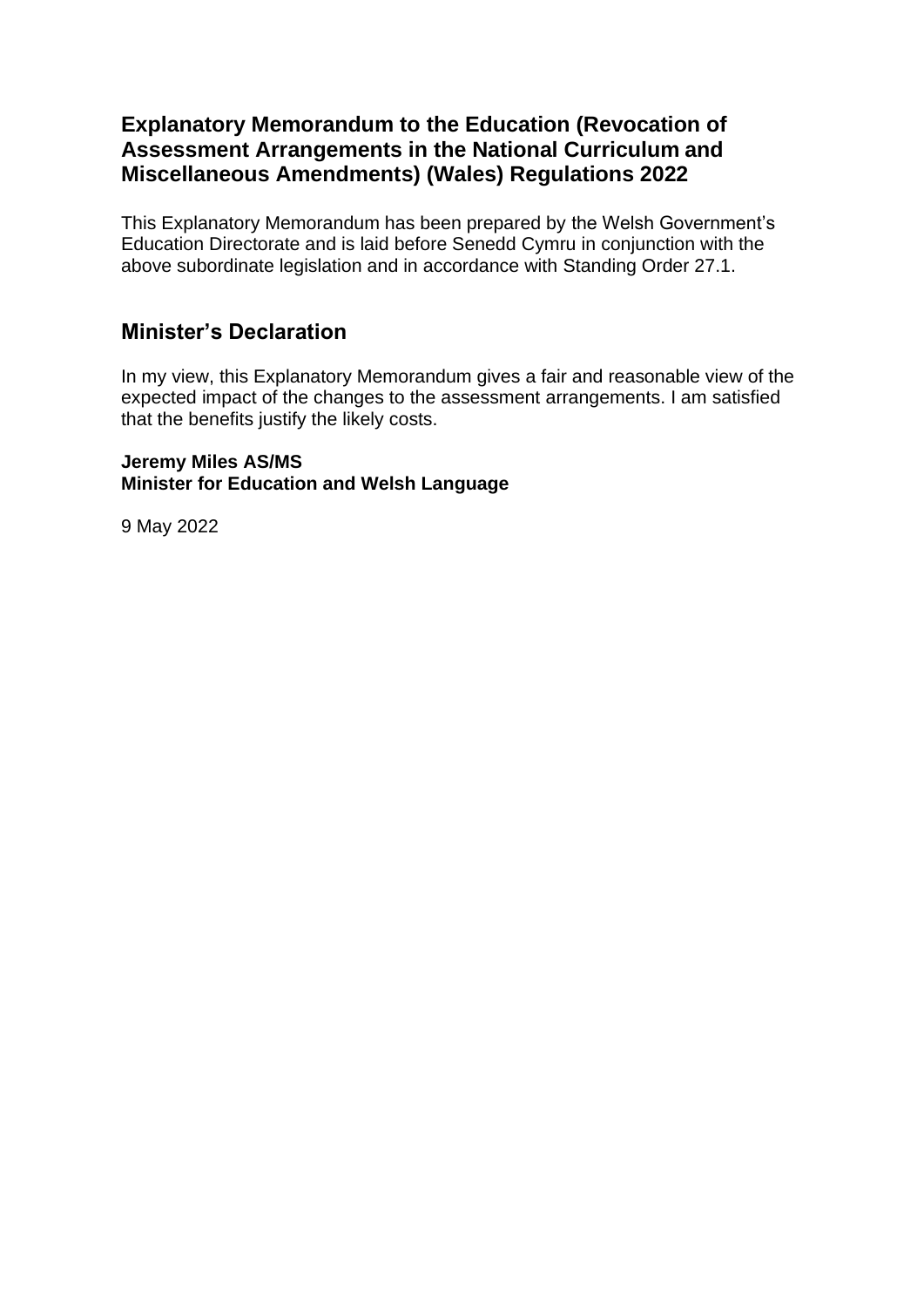# **PART 1 – Explanatory Memorandum**

## **1. Description**

- 1.1 The Education (Revocation of Assessment Arrangements in the National Curriculum and Miscellaneous Amendments) (Wales) Regulations 2022 ("the 2022 Regulations") make provision for the amendment and disapplication of existing statutory assessments in the National Curriculum for Wales. These changes are being made in readiness for, or as a result of, the new Curriculum for Wales roll out.
- 1.2 The 2022 Regulations also remove the requirement on local authorities to distribute paper copies of their annual prospectus to all parents and pupils who are in the final year of schools maintained by the local authority who might transfer to other schools so maintained. This change will apply to the publication of the local authority annual prospectus which must be published no later than 1 October 2022.

## **2. Matters of special interest to the Legislation, Justice and Constitution Committee**

2.1 None.

# **3. Legislative background**

- 3.1 The Curriculum and Assessment (Wales) Act 2021 ("the 2021 Act") was passed in the Senedd on 9 March 2021 and received Royal Assent on 29 April 2021. The 2021 Act establishes a legal framework for a new curriculum and new assessment arrangements for pupils and children in Wales (Curriculum for Wales).
- 3.2 Section 56 of the 2021 Act provides that the Welsh Ministers must make provision by way of regulations for assessing in relation to the relevant curriculum. The Education (Arrangements for Assessing in the Curriculum for Wales) Regulations 2022 were made under section 56 and set out the new assessment arrangements for the Curriculum for Wales. The Curriculum for Wales is due to come into force in a phased manner from 1 September 2022.
- 3.3 The power for Welsh Ministers to set out assessment arrangements to support the current National Curriculum is in section 108 of the Education Act 2002 ("the 2002 Act"). The 2002 Act allows Welsh Ministers to set out in an Order such assessment arrangements as they consider appropriate for the Foundation Phase and the Key Stages.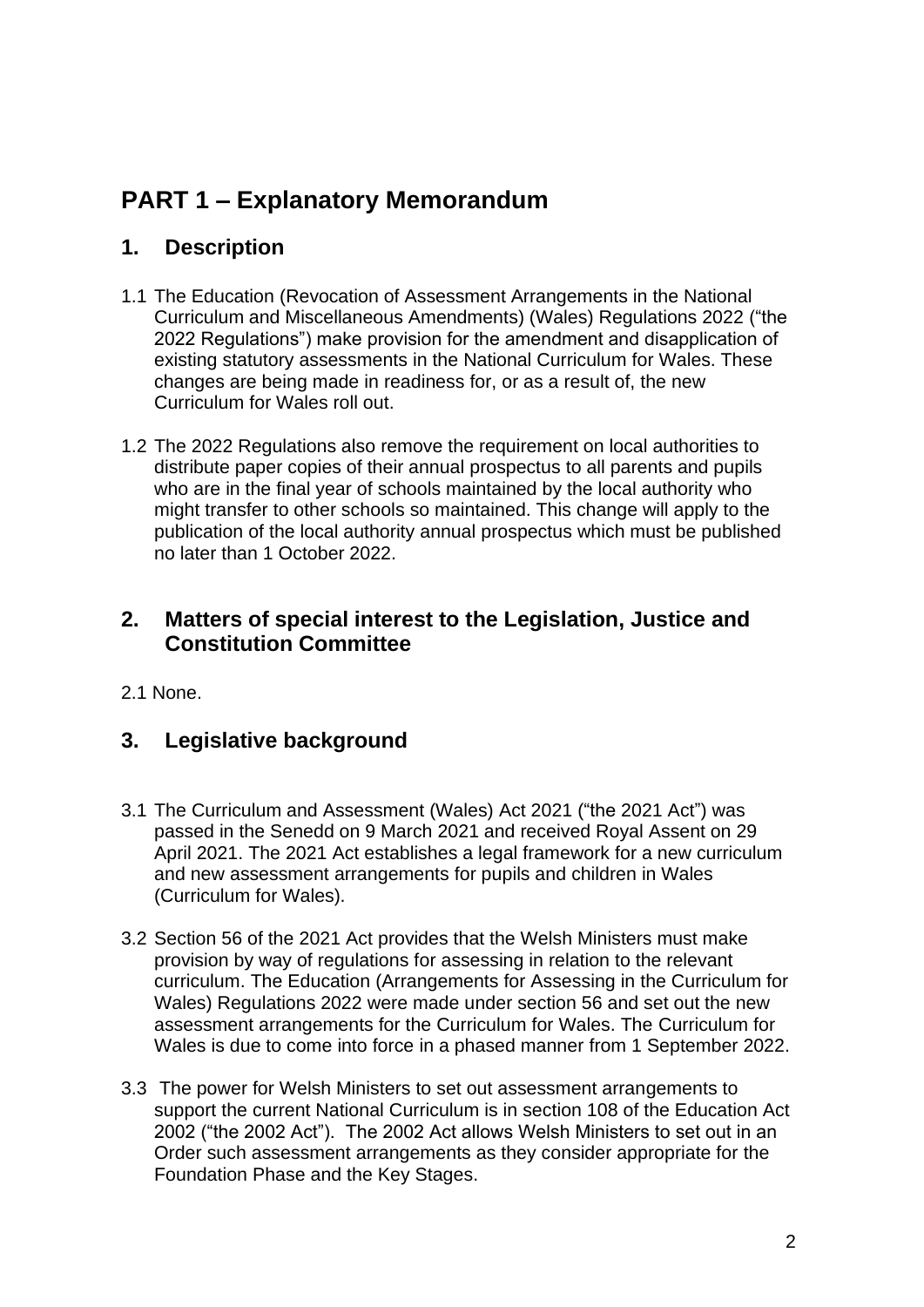- 3.4 As noted above, these assessment arrangements are being replaced by new assessment arrangements as part of the new Curriculum for Wales.
- 3.5 These legislative changes are being made on a phased basis, in readiness for the introduction of Curriculum for Wales and as it rolls out. Part 2 of the 2022 Regulations makes provision in readiness for the first phase of the roll out of the Curriculum for Wales to children and pupils in Wales on 1 September 2022 to amend and revoke a number of Orders made under section 108 of the 2002 Act. Those Orders make provision in relation to the assessment arrangements for the existing National Curriculum set out in Part 7 of the 2002 Act.
- 3.6 Part 3 of the 2022 Regulations makes amendments to the following regulations consequential on the provisions of Part 1 and 2 of those Regulations:
	- the Head Teacher's Report to Parents and Adult Pupils (Wales) Regulations 2011 ("the Reporting Regulations"), and
	- the School Performance Information (Wales) Regulations 2011 ("the School Performance Regulations").
- 3.7 The 2022 Regulations also amend the School Information (Wales) Regulations 2011 ("the School Information Regulations"). They prescribe school information that must be published by local authorities and schools in relation to the academic year 2011-2012 and subsequent years. Regulation 11 of the 2022 Regulations omits paragraph (2)(c) in regulation 5 of those School Information Regulations so as to remove the requirement on local authorities to distribute paper copies of their prospectus to all parents and pupils in their transfer year.

#### **Procedure**

3.8 The 2022 Regulations are made under the negative procedure.

### **4 Purpose and intended effect of the legislation**

4.1The purpose of the 2022 Regulations is to remove the following requirements:

- end of foundation phase assessments
- end of key stage 2 assessments
- end of key stage 3 assessments in special schools
- the requirement for moderation of assessment in the National Curriculum.

This is intended to create flexibility for schools in the current school year as they prepare for Curriculum for Wales introduction from September 2022, and allow them to plan appropriate transition to Curriculum for Wales.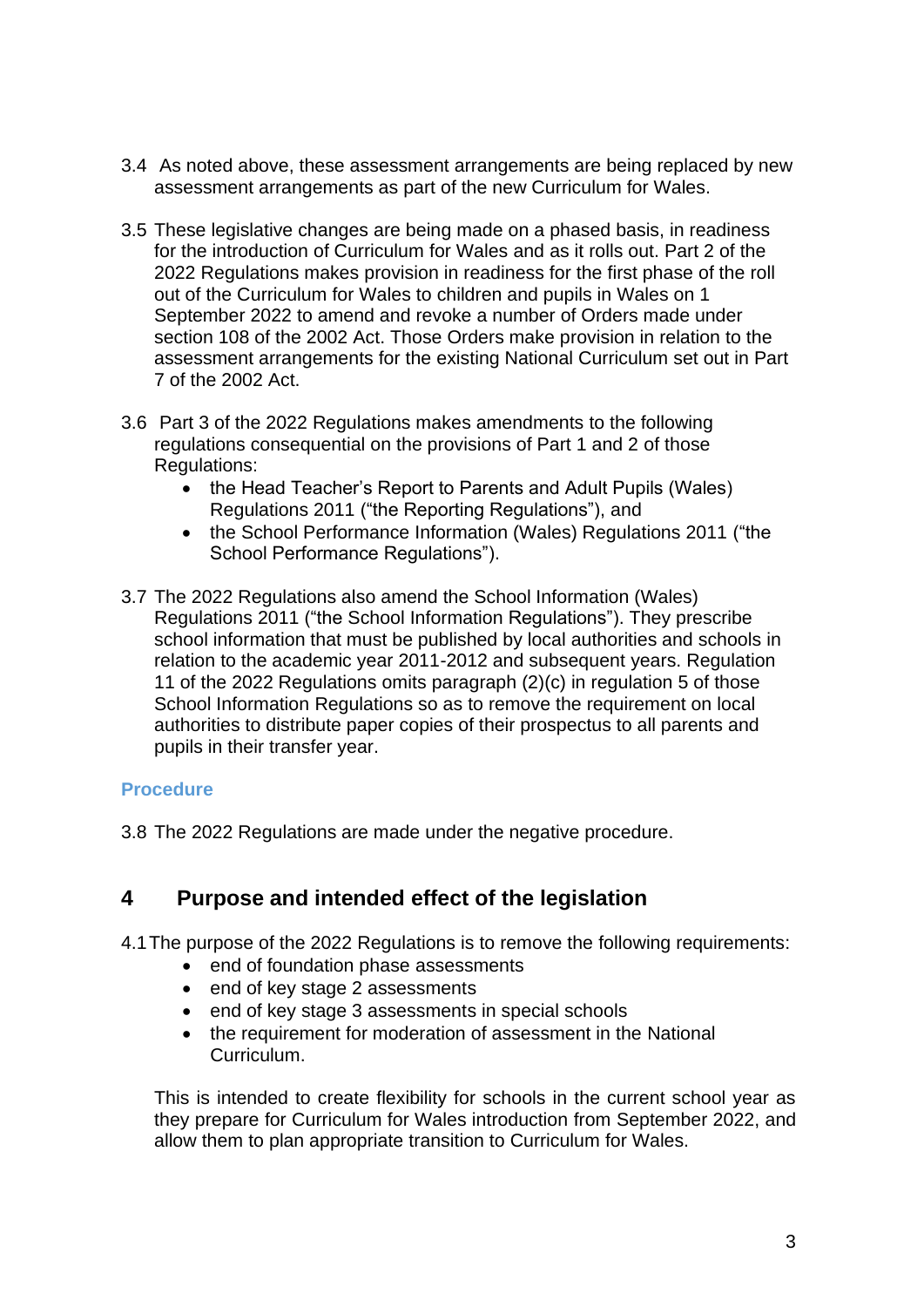- 4.2 The 2022 Regulations also provide for the revocation of those remaining assessment arrangements once the curriculum is fully rolled out for those pupils affected.
- 4.3 These assessment arrangements relate to learners of the Foundation Phase (3 to 7 years of age), Key Stage 2 (7 to 11 years of age) and Key Stage 3 (11 to 14 years of age). Specific provisions are detailed below.
- 4.4 The 2022 Regulations also remove the requirement on local authorities to distribute paper copies of their prospectus to all parents and pupils in their transfer year, whether they want one or not. The change will remove an unnecessary administrative and financial burden on local authorities, reducing time and costs associated with printing, distribution and storage which would better be spent on raising school standards. The change will also ensure that parents and pupils in their transfer year who do not wish to receive a copy of the prospectus don't receive one and help to ensure that local authorities' processes are more sustainable and environmentally friendly. Local authorities will still be required to publish their annual prospectus on their website and make copies available on request at their offices, schools in the local authority area as well as for reference in public libraries.

#### **Commencement**

- 4.5 The 2022 Regulations come into force on 30 May 2022.
- 4.6 The Curriculum for Wales itself will roll out through a phased approach. For learners up to 14 years of age, this will take place between 2022-23 and 2024- 25 academic years. It will become mandatory for the year groups in schools and other settings as follows
	- a) 1st September 2022 for—
		- children receiving funded nursery education,
		- pupils in their reception year,
		- pupils in years 1 to 6,
	- b) On 1 September 2022 for pupils in year 7 year groups in those schools and other settings where there is a curriculum adopted or otherwise provided in accordance with the Act,
	- c) On 1 September 2023 for pupils in all other year 7 year groups,
	- d) On 1 September 2023 for pupils in year 8 and,
	- e) On 1 September 2024 for pupils in year 9.

#### **The legislative changes**

4.7 These legislative changes are being made to support a smooth transition from the current assessment arrangements in the existing curriculum to the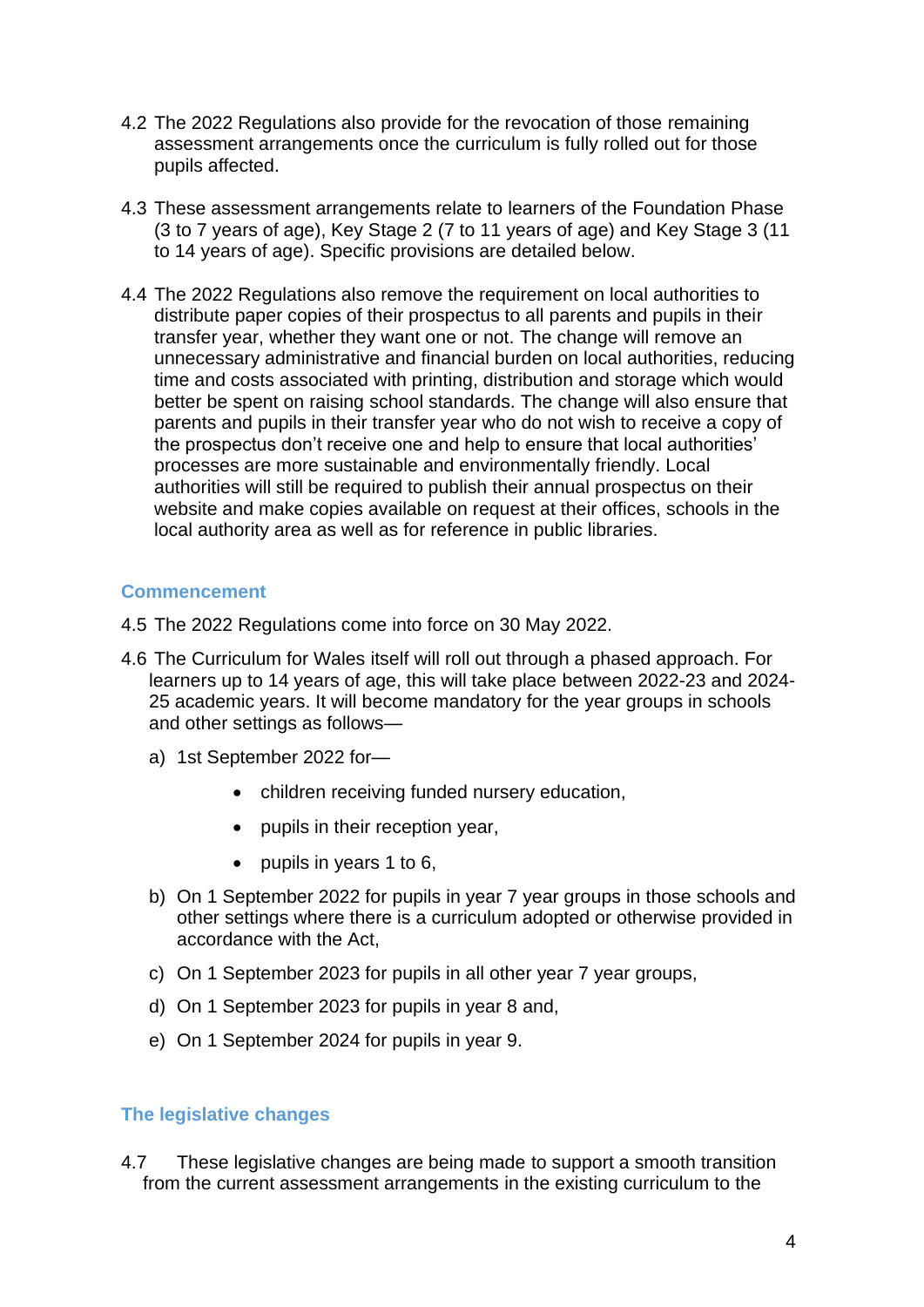new assessment arrangements under the new Curriculum for Wales. Some requirements are being removed ahead of curriculum roll out to create flexibility for schools to prepare and others are being removed as the new requirements are being introduced.

#### **Removing requirements to create flexibility for schools as they prepare for Curriculum for Wales roll out**

#### *Removing end of Foundation Phase and end of Key Stage 2 assessments*

- 4.8In an Oral Statement to the Senedd on 6 July, the Minister for Education and the Welsh Language announced his proposal to remove the requirements for practitioners to undertake assessments at the end of the Foundation Phase and the end of Key Stage 2 a year ahead of Curriculum for Wales roll out, both from the 2021-22 academic year.
- 4.9These requirements are being removed to help create more space for practitioners to prepare their curriculum and assessment arrangements for September 2022. It also creates some flexibility for them to move towards the approach to assessment that forms part of the Curriculum for Wales framework, seen in [Supporting Learner Progression: Assessment Guidance.](https://hwb.gov.wales/curriculum-for-wales/supporting-learner-progression-assessment/supporting-learner-progression-assessment-guidance/)
- 4.10 Regulation 3 of the 2022 Regulations revokes the National Curriculum (Key Stage 2 Assessment Arrangements) (Wales) Order 2004, removing the requirement for end of Key Stage 2 assessments to be undertaken from 2021- 22. This affects learners in Year 6. Regulation 8 revokes Part 3 and Part 4 of the National Curriculum (Desirable Outcomes, Educational Programmes and Baseline and End of Phase Assessment Arrangements for the Foundation Phase) (Wales) Order 2015. This removes the end of Foundation Phase assessments from 2021-22 and therefore, Year 2 learners will not be expected to undertake these assessments. Regulation 8 also revokes the baseline assessment which was undertaken for the last time by learners in the reception year during the first six weeks of the 2021-22 academic year.

#### *Removing the moderation of end of Key Stage 2 and end of Key Stage 3 assessments*

- 4.11 The National Curriculum (Moderation of Assessment Arrangements for the Second and Third Key Stages) (Wales) Order 2015 ("the 2015 Order") sets out the requirements for the moderation of teacher assessments during the final year of Key Stages 2 and 3. This Order is also made under Section 108 of the 2002 Act.
- 4.12 As the end of Key Stage 2 assessments are revoked from 2021-22, the requirement to moderate these teacher assessments also needs to be removed.
- 4.13 Under the current arrangements, secondary schools and their feeder primary schools come together to form school moderation cluster groups to moderate end of Key Stage 2 and end of Key Stage 3 teacher assessments. The levels of attainment included in the National Curriculum Programmes of Study are well-established and have been used by practitioners for many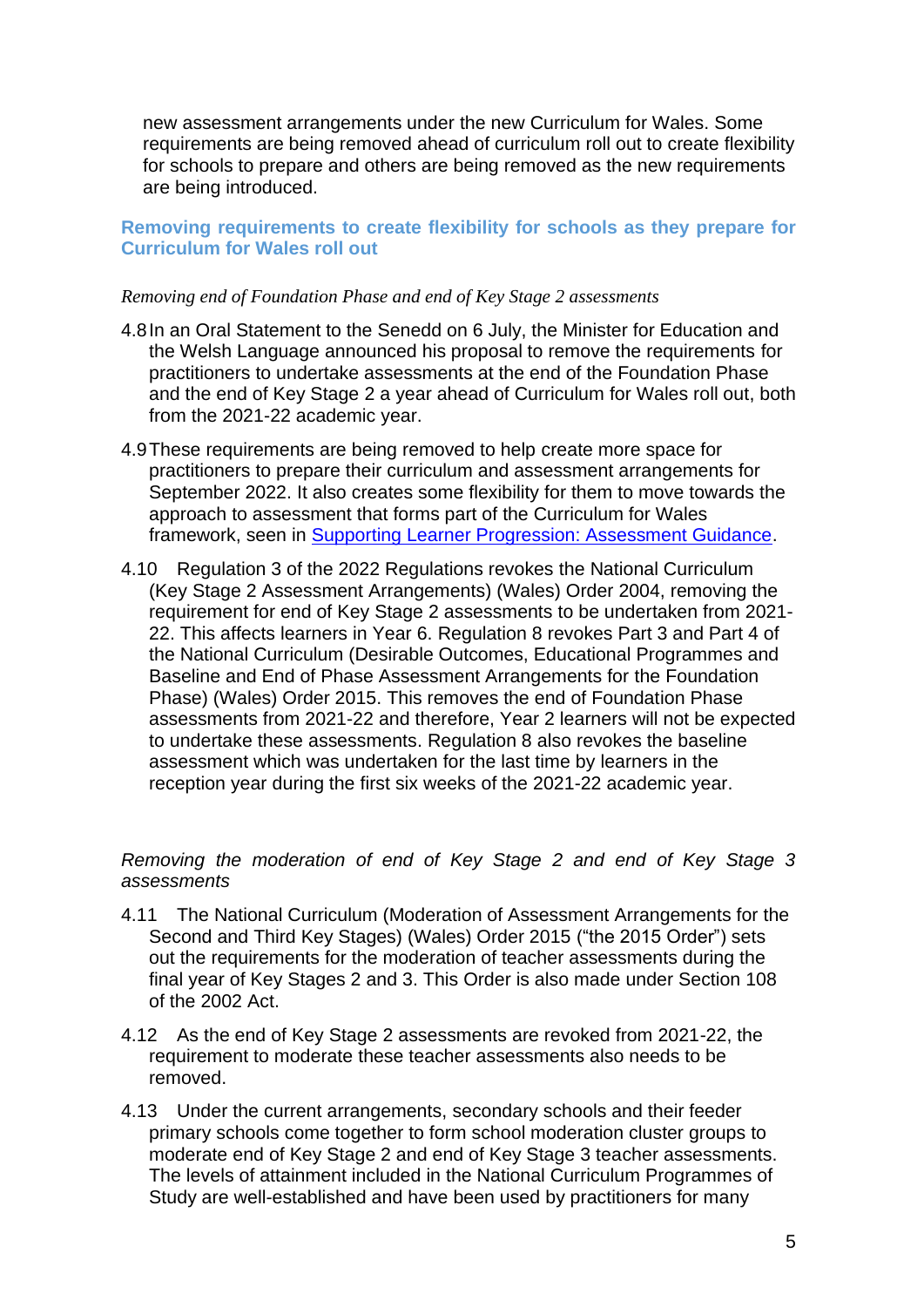years. Therefore, it is considered unfair and disproportional to require secondary schools to make new arrangements with other secondary schools to moderate end of Key Stage 3 assessments during the interim period until Curriculum for Wales rolls out to Year 9 in 2024-25. Regulation 7 of the 2022 Regulations therefore revokes the 2015 Order.

- 4.14 We will, however, outline in guidance our advice to schools that they continue to ensure consistency for their learners in the manner in which they are assessed at the end of the Key Stage 3, within their school. It will of course not be mandatory that they do so.
- 4.15 Removing this requirement to moderate end of Key Stage 3 assessments from the 2021-22 academic year creates more space for practitioners to participate in discussions to develop a shared understanding of progression within and between schools and settings in preparation for, and as part of embedding Curriculum for Wales in their school.

#### *Removing end of Key Stage 3 assessments in special schools*

- 4.16 The National Curriculum (Key Stage 3 Assessment Arrangements) (Wales) Order 2005 ("the 2005 Order") makes provision for the assessment of pupils in the final year of the third key stage in maintained schools in Wales. The 2005 Order is made under section 108 of the 2002 Act.
- 4.17 Regulation 4(1) of the 2022 Regulations revokes the requirement for special schools to undertake the end of Key Stage 3 assessments from 2021- 22. This amendment is being introduced in response to the feedback received from special schools during the consultation on removing end of Foundation Phase and end of Key Stage 2 assessments, as well as current moderation requirements.
- 4.18 Special schools teach their learners according to their needs rather than their age. Therefore, when Curriculum for Wales is introduced it would be challenging for practitioners to be assessing within the same class some learners with best fit end of Key Stage 3 levels and others according to the school's Curriculum for Wales assessment arrangements. Only a small number of learners within special schools are given end of Key Stage 3 levels. The majority of learners in special schools are removed from the end of Key Stage 3 assessments every year as they are not accessible to them.
- 4.19 Removing the end of Key Stage 3 assessments in special schools from 2021-22 would help provide them with the flexibility to make appropriate transition arrangements for their school and focus on supporting each individual learner to progress.
- 4.20 Regulation 4(2) of the 2022 Regulations revokes the end of Key Stage 3 assessments in all other schools from 1 September 2024, when Curriculum for Wales roll out reaches Year 9.

*On-going assessment under the national curriculum*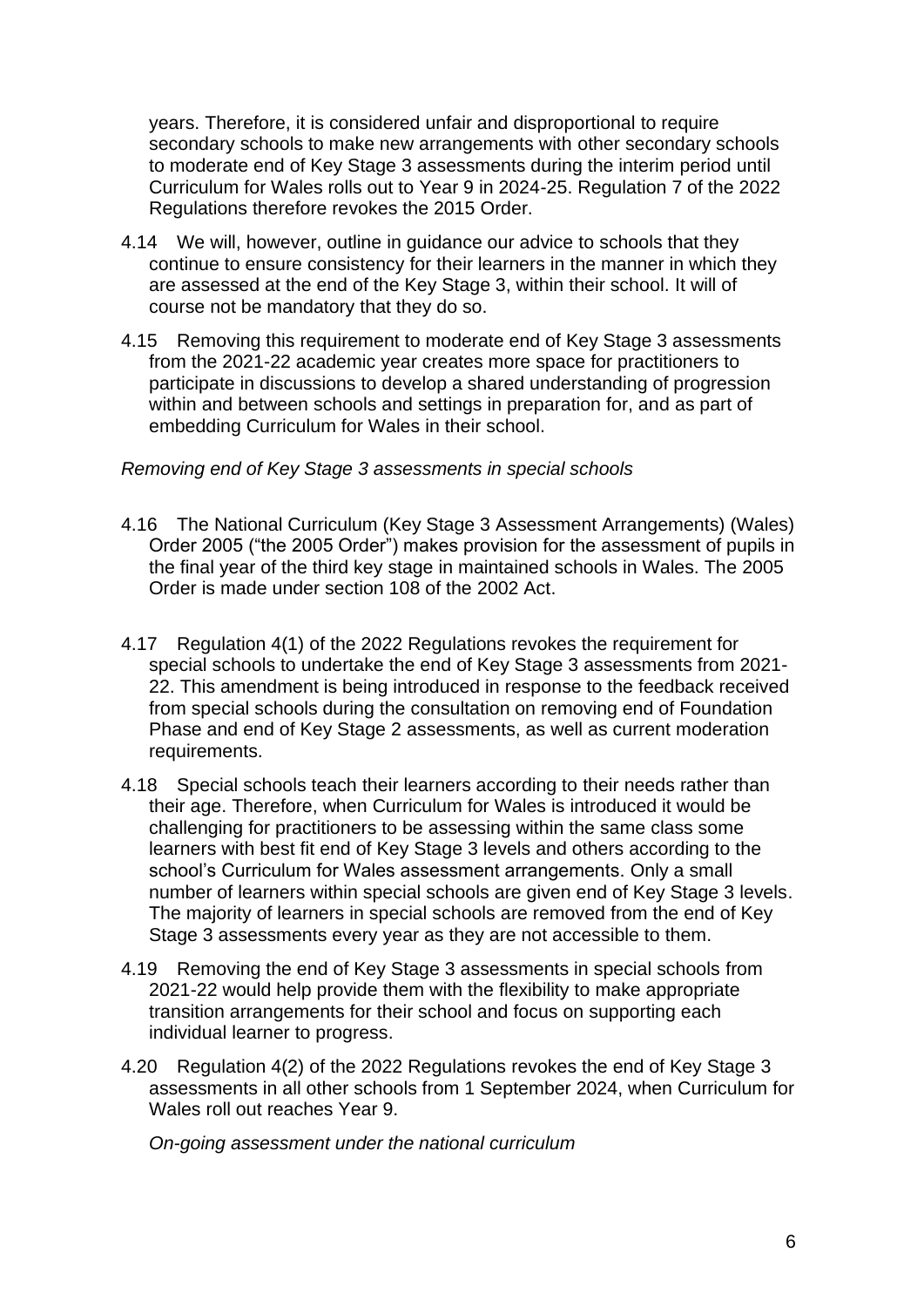4.21 Regulation 6 of the 2022 Regulations disapplies the National Curriculum (Assessment Arrangements for the Foundation Phase and the Second and Third Key Stages) (Wales) Order 2014 ("the 2014 Order") to coincide with the roll out of the new Curriculum for Wales. The 2014 Order is revoked on 1 September 2024. From 1 September 2024 all pupils who are assessed pursuant to the 2014 Order will be following the Curriculum for Wales and the 2014 Order will no longer be needed.

*Consequential amendments as a result of removing end of Foundation Phase and end of Key Stage 2 assessments, and end of Key Stage 3 assessments in special schools.*

- 4.22 The Reporting Regulations require head teachers to make a report available to all parents or adult pupils about the educational achievement of pupils each school year. There is a requirement for the content of reports to include teacher assessment outcomes in respect of pupils at the end of Foundation Phase, Key Stage 2 and Key Stage 3. Regulation 9 of the 2022 Regulations therefore amends these regulations to remove the requirements to report end of Foundation Phase and end of Key Stage 2 outcomes (and in special schools end of Key Stage 3 outcomes) from 2021-22.
- 4.23 The School Performance Information Regulations require governing bodies to report on teacher assessment, national test and examination outcomes to local authorities. They also require local authorities to provide the same information to Welsh Ministers. In addition, they require governing bodies to report teacher assessment outcomes for pupils at the end of Foundation Phase, Key Stage 2 and Key Stage 3 to local authorities and for local authorities to report teacher assessment outcomes at the end of Foundation Phase, Key Stage 2 and Key Stage 3 to the Welsh Government. Regulation 10 of the 2022 Regulations therefore amends these regulations to remove these requirements in relation to end of Foundation Phase and end of Key Stage 2 outcomes, and end of Key Stage 3 outcomes in special schools only from 2021-22. Please also see paragraphs 4.27 and 4.29 for details regarding the removal of the requirement to report the results of personalised assessments to the Local Authority. The requirement to report examination outcomes will remain.

#### **Removing current assessment provisions as requirements relating to assessment under Curriculum for Wales are introduced.**

- 4.24 The purpose of assessment under Curriculum for Wales is to support each individual learner to progress at an appropriate pace, ensuring they are supported and challenged accordingly. To do so, Supporting Learner [Progression: Assessment Guidance](https://hwb.gov.wales/curriculum-for-wales/assessment-arrangements/supporting-learner-progression-assessment-guidance/) sets out that we assess for three key reasons to:
	- support individual learners on an ongoing, day-to-day basis,
	- identify, capture and reflect on individual learner progress over time,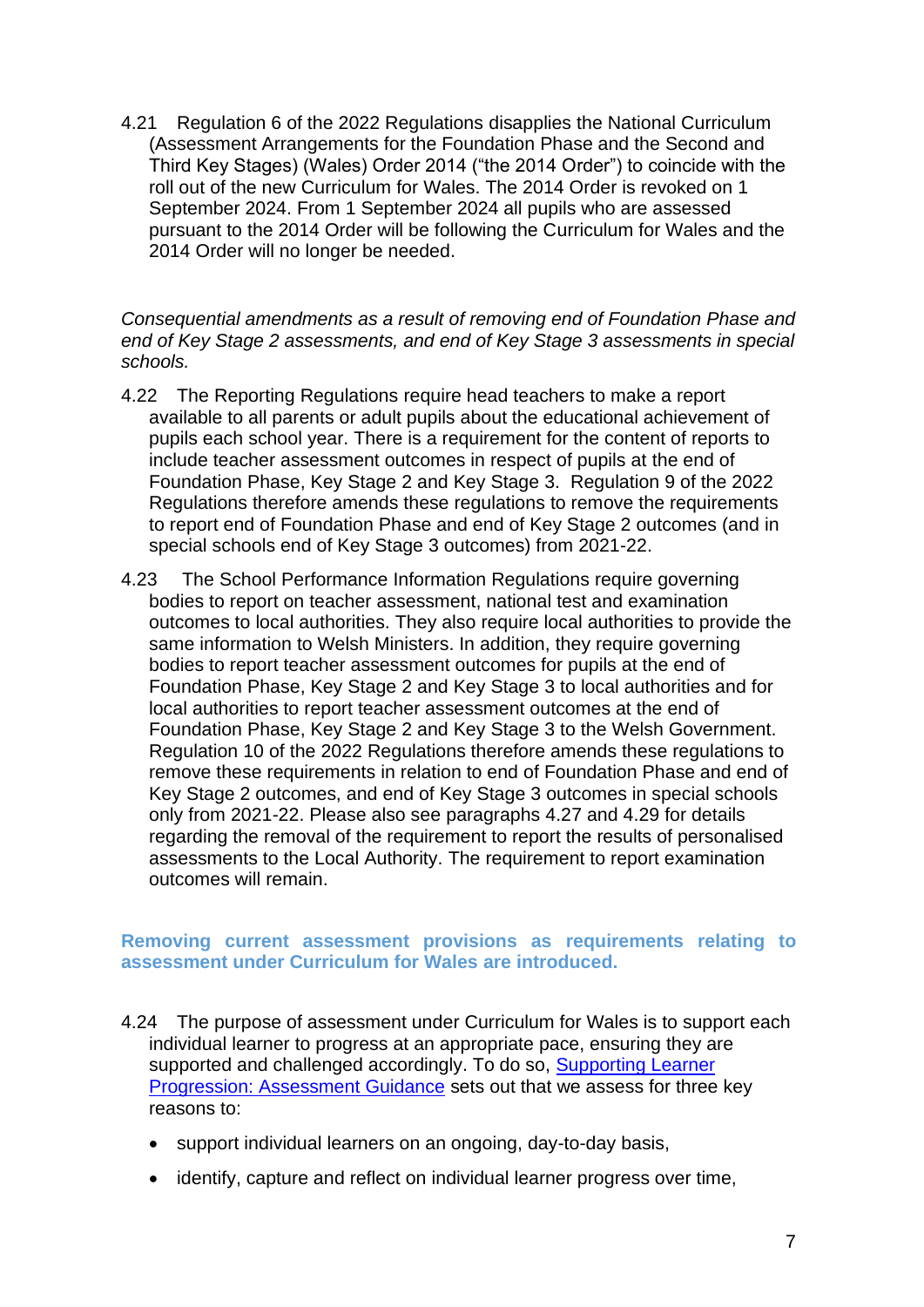• understand group progress in order to reflect on practice.

As such, the focus of the new arrangements will be on ongoing assessment to identify next steps in learning.

4.25 In addition to the provisions outlined above, the 2022 Regulations revoke the remaining assessment requirements which support the current National Curriculum in accordance with the proposed roll out of the new curriculum. Those existing assessment arrangements will be replaced with those set out in the Education (Arrangements for Assessing in the Curriculum for Wales) Regulations 2022.

#### *Personalised assessments for reading and numeracy*

- 4.26 The annual reading and numeracy assessments, set out in the Education (National Curriculum) (Assessment Arrangements for Reading and Numeracy) (Wales) Order 2013 ("the 2013 Order"), will continue as part of the Curriculum for Wales. They provide a flexible tool for teachers to gain feedback on the skills of individual learners and groups; to support understanding of skills progression along the learning continuum; and to help understand individual and group progress over time.
- 4.27 The transitional provision in the 2022 Regulations (regulation 5) will ensure that the personalised assessments (the 'tests' of the 2013 Order) will continue to be administered in all schools for learners in Years 2 to 9 during academic years 2022-23 and 2023-24, irrespective of where learners/schools are in terms of the phased roll out of the Curriculum for Wales. The 2013 Order will be revoked fully on 1 September 2024, and the intention is to make new regulations in relation to reading and numeracy assessment that will apply from September 2024 onwards following the inclusion of Year 9 in CfW.
- 4.28 The requirement for head teachers to report to parents and carers on the outcomes of the statutory reading and numeracy assessments – under the Reporting Regulations – is retained.
- 4.29 The 2022 Regulations will remove the requirement for schools to supply data on the personalised assessments to local authorities. This was introduced in a 2014 amendment to the School Performance Information Regulations, after the National Reading and Numeracy Tests were introduced. While local authorities played a part in collecting test data from schools on behalf of the Welsh Government, this is no longer necessary now the assessments are online and data is collected automatically.
- 4.30 It is also consistent with the policy of decoupling assessment from accountability (paragraph 8.156 of the [Explanatory Memorandum to](https://gov.wales/curriculum-and-assessment-wales-act-explanatory-memorandum) the [Curriculum and Assessment \(Wales\) Act 2021:](https://gov.wales/curriculum-and-assessment-wales-act-explanatory-memorandum) 'under the new assessment arrangements there will be a clear separation between assessment and external accountability/national monitoring… to end the high stakes use of assessment information, ensuring that the purpose of assessment within the curriculum is to support every learner to make progress'). A consultation was held in early 2020 on the proposal to remove the requirement for schools to supply data to local authorities, with a clear majority responding in favour. The change in the legislation has been pending since this time as, due to Covid, a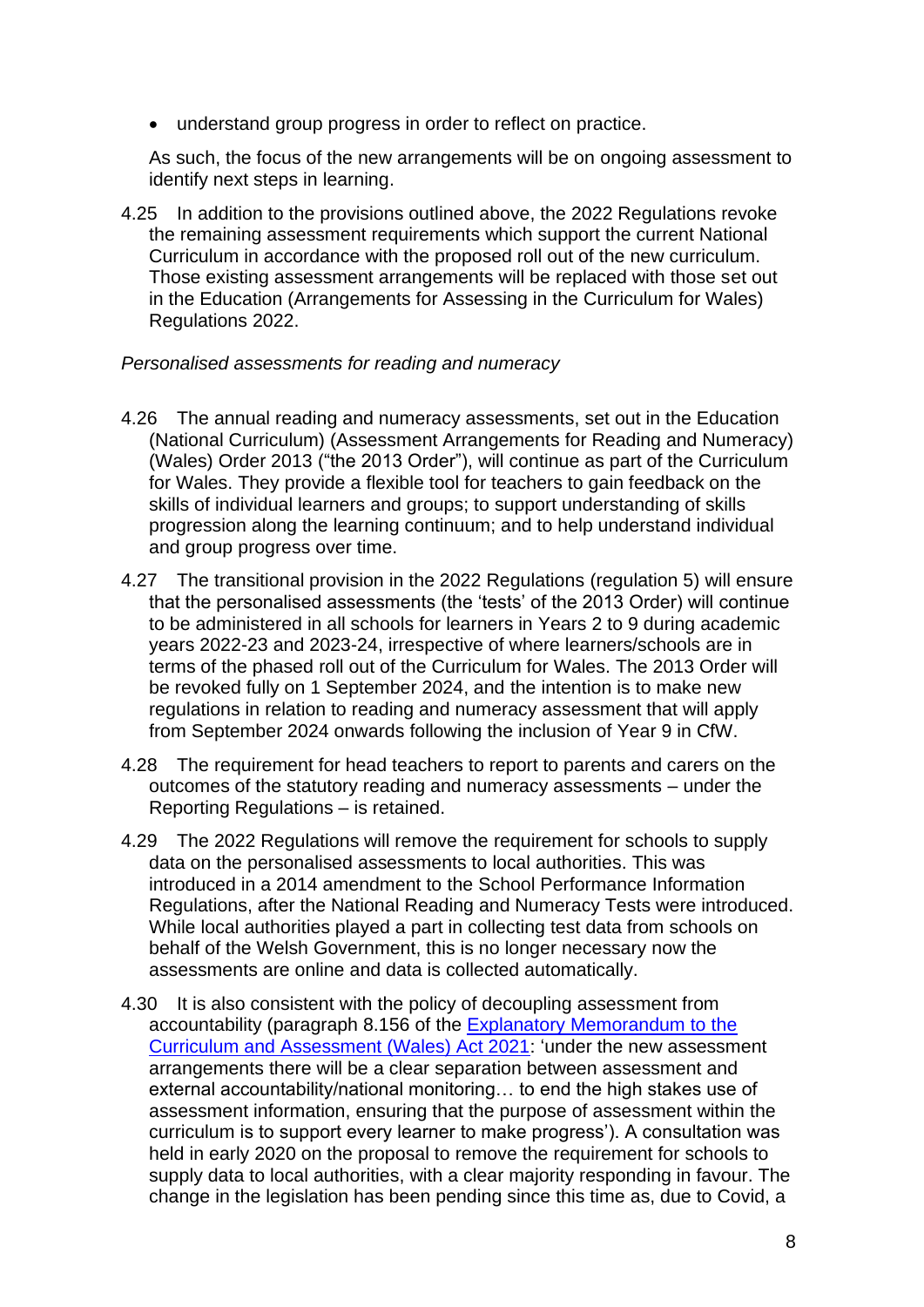temporary lifting of reporting requirements was put in place. In order to remove this requirement permanently, it is now incorporated within the 2022 Regulations.

#### **Removing the requirement on local authorities to distribute paper copies of their prospectus to all parents and pupils in their transfer year**

- 4.31 The School Information Regulations place a duty on local authorities to publish an annual composite prospectus containing specified information for every maintained school within the local authority area. Schedule 2 to those Regulations sets out the general information that must be contained in the prospectus. The purpose of the duty is to ensure that parents have access to a range of relevant information to enable them to make an informed decision on the school they would like their child to attend.
- 4.32 The prospectus must be published no later than 1 October in the publication school year and not later than six weeks before the date by which parents may express a preference for a school in respect of the admission school year. Regulation 5(2) of the School Information Regulations requires that a composite prospectus must be published:
	- (a) by copies being made available for distribution without charge to parents on request at the offices of the LA who are publishing it, and at every school maintained by that authority; and
	- (b) by copies being made available for reference by parents and other persons at the public libraries in that LA's area; and
	- (c) by copies being distributed without charge to parents and pupils at schools maintained by the LA, other than special schools or PRUs, who are in the final year at such schools and might transfer to other such schools so maintained; and
	- (d) by displaying a copy on the local authority's website.
- 4.33 Regulation 11 of the 2022 Regulations omits paragraph (2)(c) in regulation 5 of the School Information Regulations.

## **5 Consultation**

5.1 A 7 week formal consultation ran from 14 February 2022 to 1 April 2022 on the proposals to remove aspects of the current assessment arrangements ahead of Curriculum for Wales roll out and to remove the requirement on local authorities to distribute paper copies of their prospectus to all parents and pupils in their transfer year. The consultation was shared with a wide audience of key stakeholders including schools, settings, local authorities, regional consortia, Estyn, teacher unions and wider stakeholders.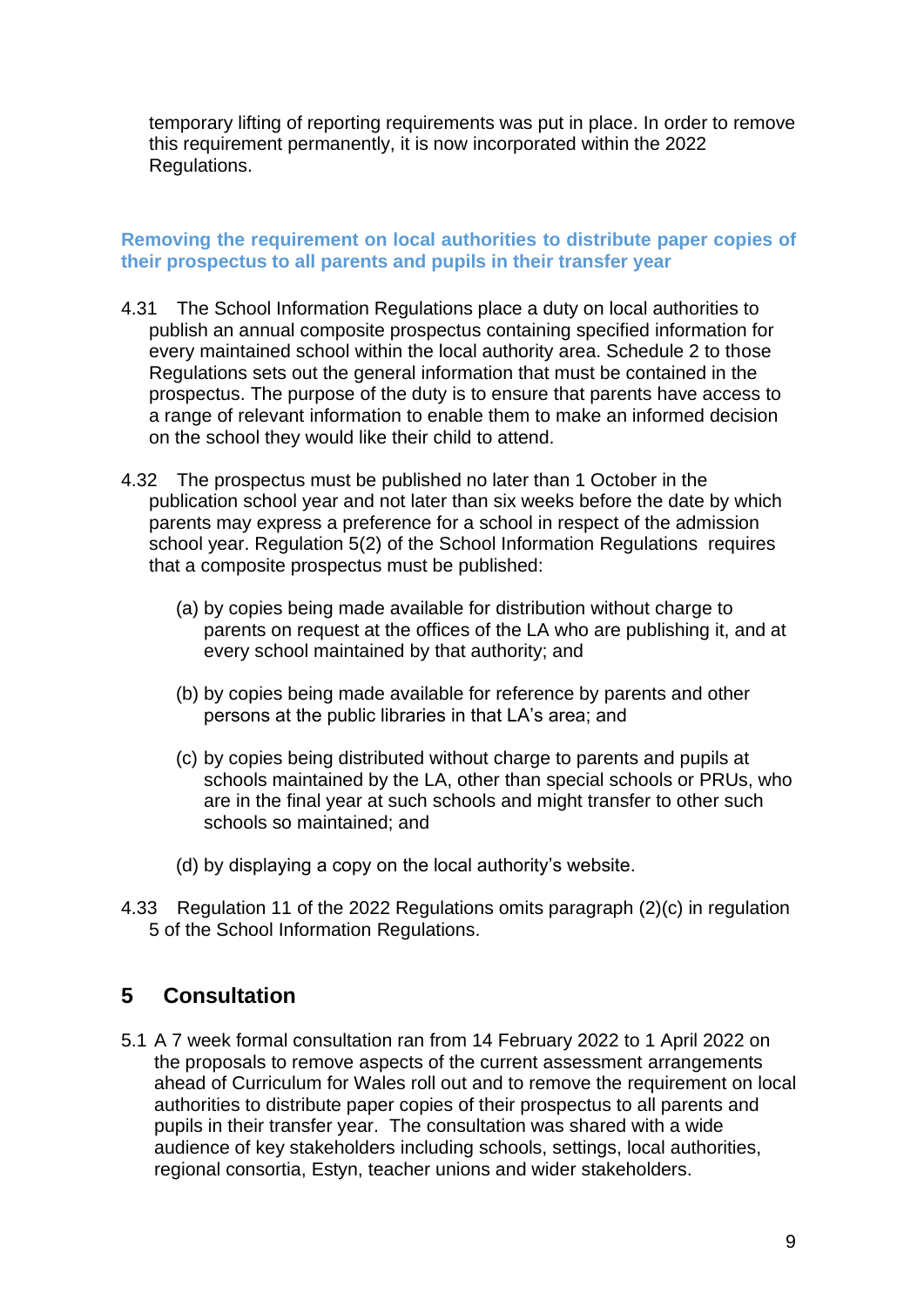- 5.2 104 responses were received*.* The majority of respondents either agreed or strongly agreed with the proposals set out in the consultation document. As such, they have now be incorporated in the 2022 Regulations.
- 5.3 Details regarding the feedback received in relation to end of Key Stage 3 assessments in special schools can be found in paragraphs 4.16- 4.20.
- 5.4The consultation document and summary of the responses are available online at: https://gov.wales/changes-current-school-assessmentarrangements-and-local-authority-prospectus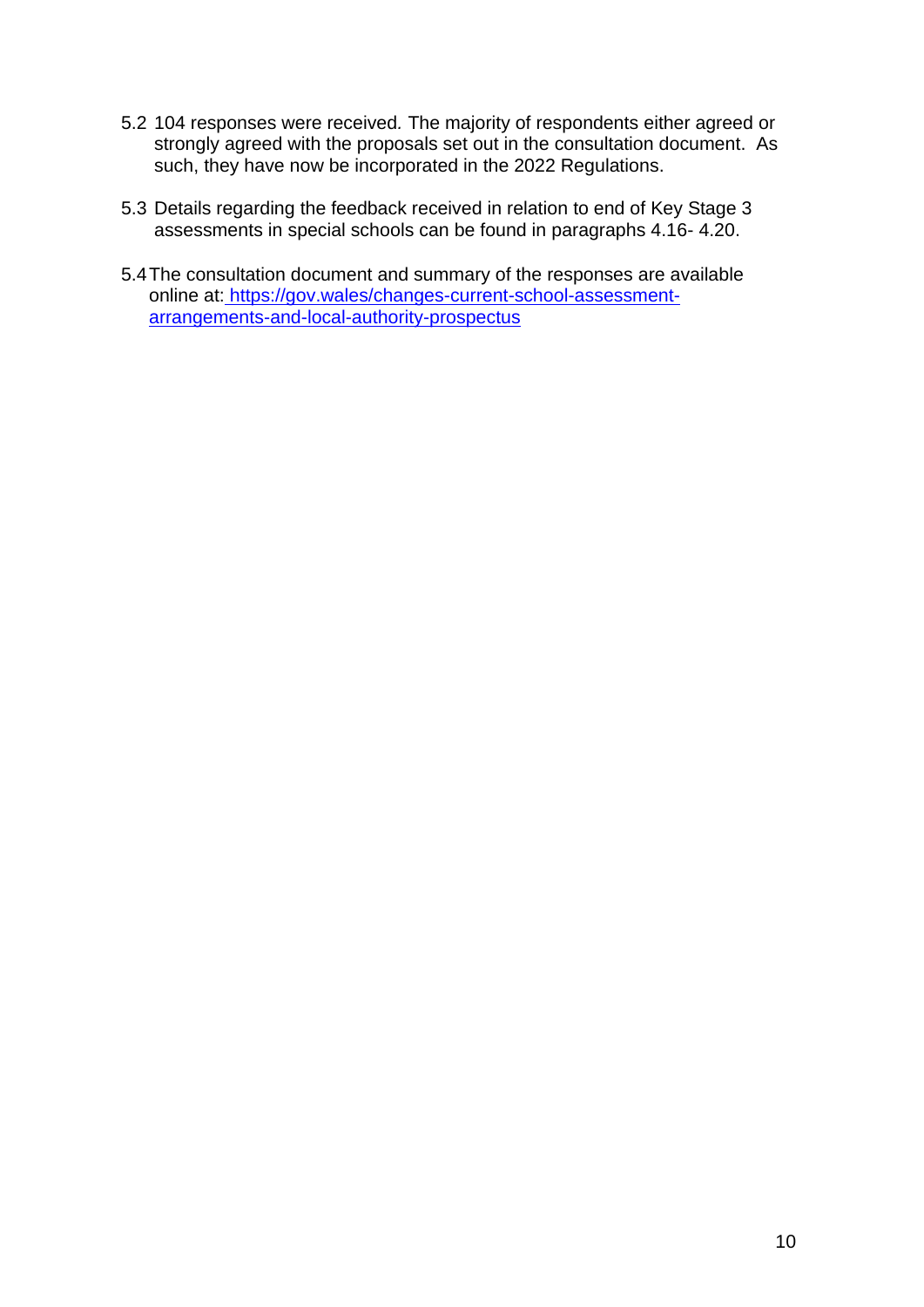# **PART 2 – Regulatory Impact Assessment (RIA)**

## **6. Removing current assessment arrangements in preparation for, or as a result of, the introduction of Curriculum for Wales**

6.1 Two options have been considered in this assessment.

#### **Option 1 - 'Business as Usual' - Keep the current arrangements**

- 6.2 There are no additional costs or benefits associated with this option.
- 6.3Consideration was given to whether the current assessment arrangements could be kept to support Curriculum for Wales. However, there are significant differences between the current National Curriculum and Curriculum for Wales, and their related assessment arrangements, which means that this option would not be viable. Subsidiarity is one of the fundamental principles of Curriculum for Wales and under the 2021 Act, schools and settings are required to make their own assessment arrangements to support their own curriculum developed within the Curriculum for Wales framework. We are moving away from a national curriculum and, therefore, keeping in place assessments whereby learners are given nationally prescribed outcomes and levels would significantly undermine this new approach.
- 6.4The purpose of assessment under Curriculum for Wales is to support each individual learner to progress at an appropriate pace, ensuring they are supported and challenged accordingly. Section 56 of the 2021 Act states that assessment arrangements are arrangements for assessing, in relation to the relevant curriculum—
	- the progress made by pupils and children,
	- the next steps in their progression, and
	- the teaching and learning needed to make that progress.
- 6.5As such, the focus of the new arrangements will be on ongoing assessment to identify next steps in learning. The current end of Foundation Phase and end of Key Stage assessments are summative in nature. A judgement is made on the overall attainment of a learner at a specific point in time, through the allocation of an outcome or a level on a 'best fit' basis. This approach would undermine the focus on ongoing assessment. Furthermore, continuing to allocate an outcome on a 'best fit' basis contradicts the focus of assessment under Curriculum for Wales which is to develop a holistic picture of the learner – their strengths, their areas for development and the identification of next steps in learning.

#### **Option 2 – Introduce the Regulations**

6.6The 2022 Regulations the following requirements from this academic year (2021/22):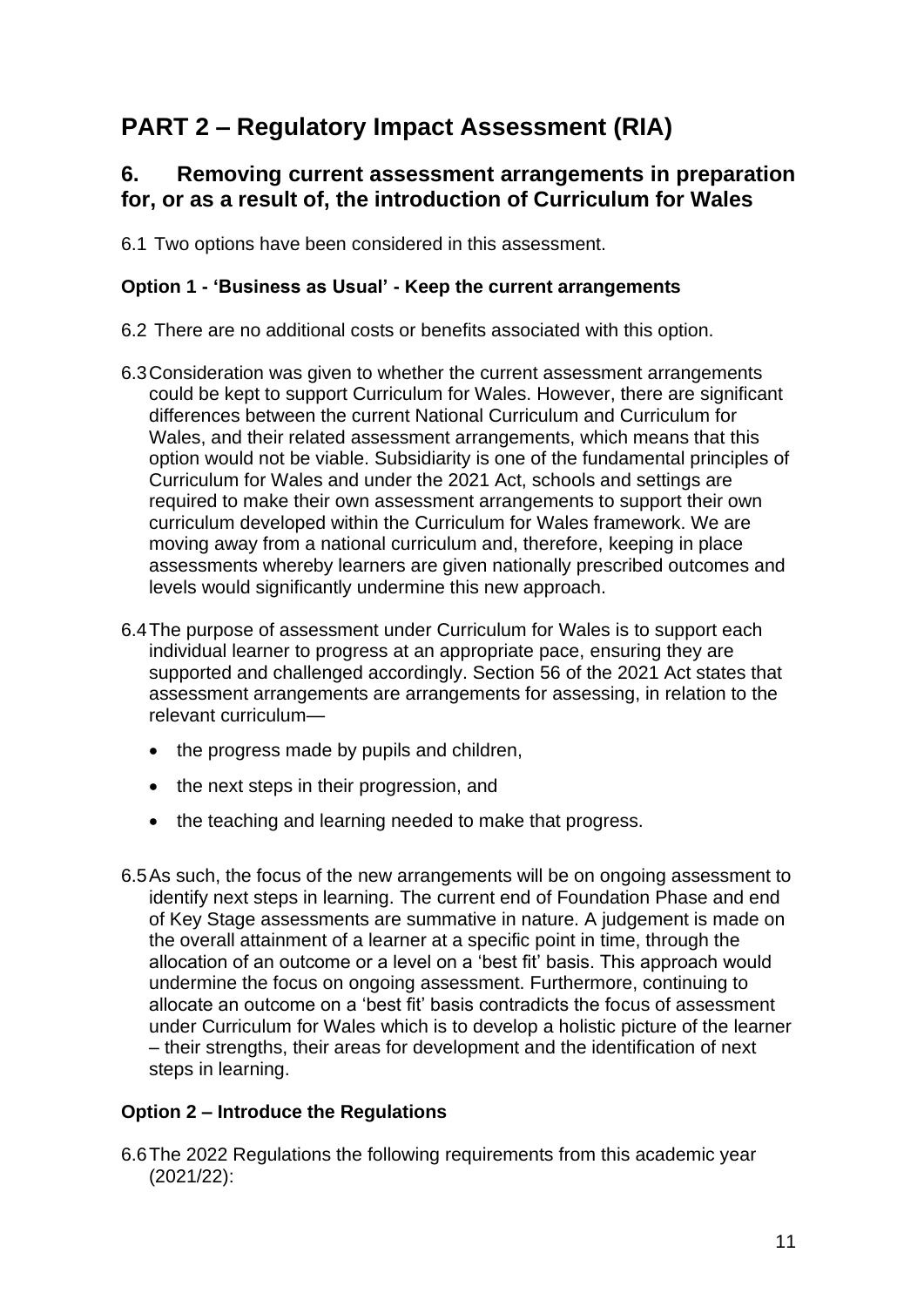- End of Foundation Phase assessments
- End of Key Stage 2 assessments
- End of Key Stage 3 assessments in special schools
- Moderation of assessment in the National Curriculum.
- 6.7These changes are being proposed ahead of Curriculum for Wales roll out to create flexibility for schools as they prepare for the introduction of the new curriculum and assessment arrangements from September 2022 and to allow them to put appropriate transition arrangements in place.
- 6.8As a consequence of these proposals, the 2022 Regulations remove the requirements for head teacher's reports to parents to include the following from 2021/22:
	- end of Foundation Phase and end of Key Stage 2 teacher assessment outcomes
	- for special schools only, end of Key Stage 3 teacher assessment outcomes
- 6.9Furthermore, school governing bodies would no longer be required to report teacher assessment outcomes for pupils at the end of the Foundation Phase and Key Stage 2, and in special schools, end of Key Stage 3 to local authorities and local authorities would no longer be required to report this information to Welsh Government.
- 6.10 School governing bodies would also no longer be required to send the results of statutory reading and numeracy assessments, known as 'personalised assessments', to their local authority. Whereas local authorities had an administrative role in supporting Welsh Government's data collection for the previous paper-based National Reading and Numeracy Tests, this is no longer the case with the online versions where data is collected automatically.
- 6.11 The 2022 Regulations revoke the remaining assessment requirements which support the current National Curriculum in accordance with the proposed roll out of the new curriculum. Those existing assessment arrangements will be replaced with those set out in the Education (Arrangements for Assessing in the Curriculum for Wales) Regulations 2022.
- 6.12 Removing the current assessment requirements in effect would remove the assessments that support a nationally prescribed curriculum in schools. These include:
	- A baseline assessment undertaken within the first 6 weeks of the reception year, using the Foundation Phase Profile.
	- End of Foundation Phase assessments whereby learners are given end of Foundation Phase Outcomes as outlined in the Foundation Phase Framework.
	- End of Key Stage 2 and end of Key Stage 3 assessments whereby learners are given Levels as outlined in the National Curriculum Programmes of Study.
	- The moderation of end of Key Stage 2 and end of Key Stage 3 assessments.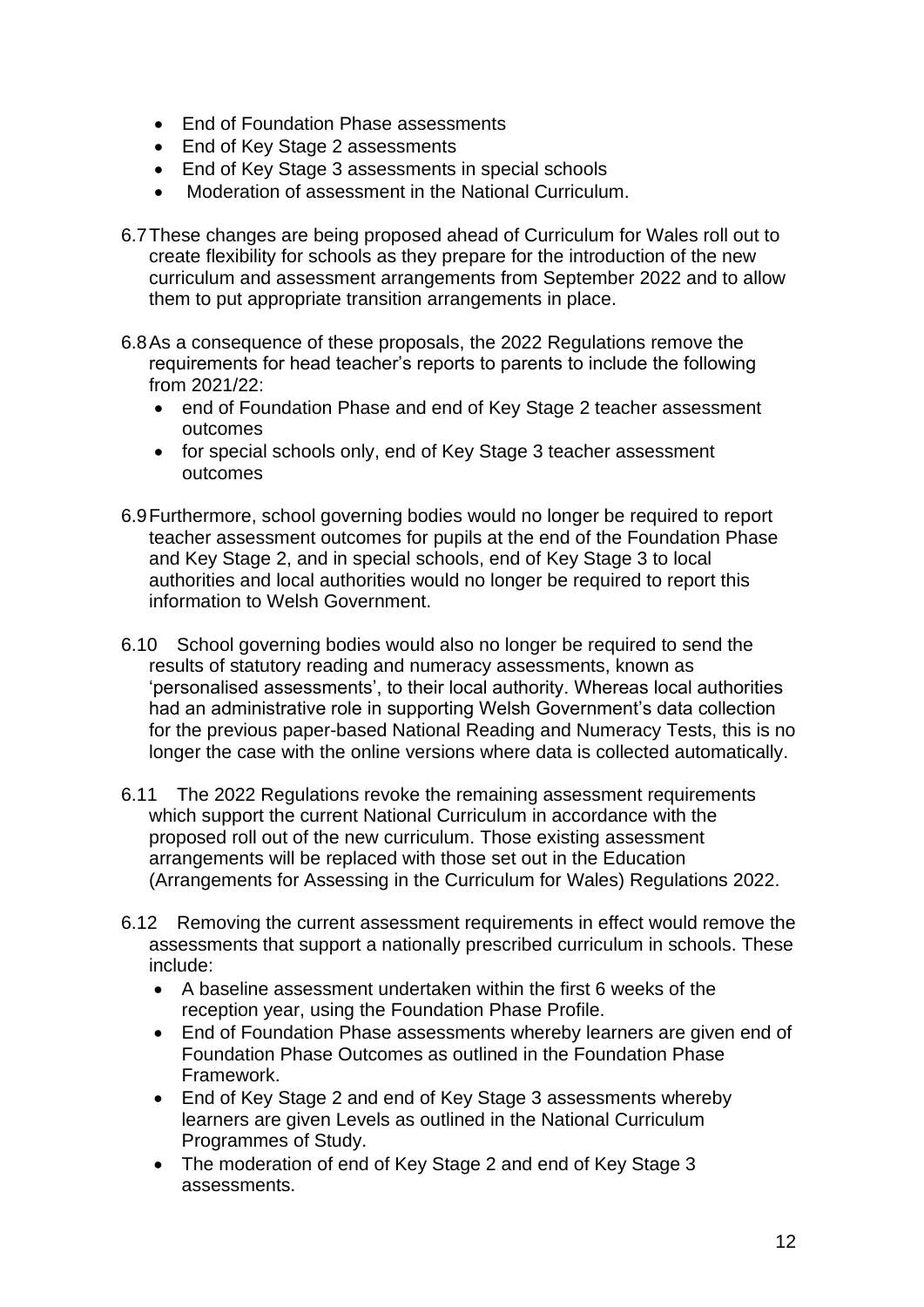- Assessing learners throughout the year for the purpose of monitoring and supporting their progress in relation to literacy and numeracy (using the Literacy and Numeracy Framework)
- 6.13 Removing these requirements would create the flexibility that schools need to develop their own assessment arrangements to support their school's curriculum under Curriculum for Wales.
- 6.14 The requirement for schools to run personalised assessments in reading and numeracy will remain in place for all year groups throughout the transition phase and into full implementation of the new assessment arrangements for Curriculum for Wales. Personalised assessments have been designed for flexible use to support continuous assessment and individual progression as part of Curriculum for Wales.

#### **Amendment to the School Information (Wales) Regulations 2011**

- 6.15 The School Information (Wales) Regulations 2011 ("the 2011 Regulations") prescribe school information that must be published by local authorities and schools. Part 2 of the 2011 Regulations requires each local authority to publish a composite prospectus annually containing information relating to all maintained schools in the prospectus area.
- 6.16 The composite prospectus must be published no later than 1 October each year or not later than 6 weeks before parents may express a preference for a school (i) by copies being made available for distribution without charge to parents on request; (ii) by copies being made available for reference by parents and other persons at the public libraries in that LA's area (iii) by copies being distributed without charge to parents and pupils at schools maintained by the LA (other than special schools or PRUs) who are in the final year at such schools and might transfer to other such schools so maintained; and (iv) by displaying a copy on the local authority's website (regulation 5).
- 6.17 The 2022 Regulations remove (iii), the requirement on local authorities to distribute copies of their prospectus to all parents and pupils in their transfer year.
- 6.18 Two options have been considered in this assessment.

#### **Option 1 - 'Business as Usual' - Keep the current arrangements**

- 6.19 There are no additional costs or benefits associated with this option.
- 6.20 Increasingly more and more people are accessing information online through the internet. This includes a range of information on schools, for example Estyn inspection reports and various school data on the My Local School Website. Parents and young people who have access to the internet are able to access a copy of the local authority prospectus online. Those who do not have access to the internet are able to obtain a copy on request from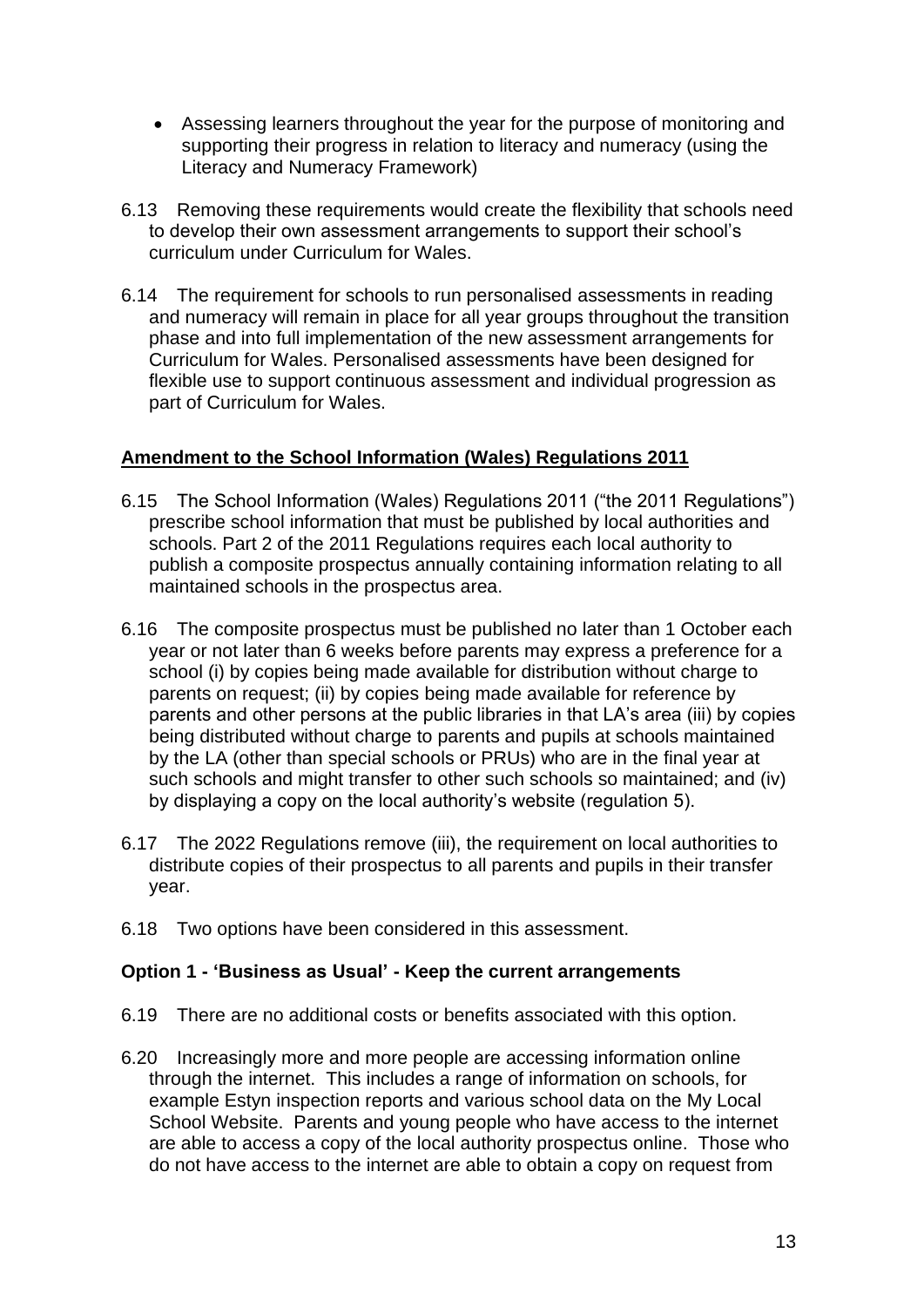the local authority offices, from any school in the local authority area or for reference at public libraries.

6.21 Maintaining the current arrangements will mean that local authorities will continue to be required to distribute paper copies of their annual prospectus to parents and pupils in their transfer year at school whether they have requested one or not. This will continue to place an unnecessary burden on local authorities along with the cost associated with publication and distribution. Parents and pupils will continue to receive paper copies which they did not request and do not wish to receive and there will continue to be a negative impact on the environment.

#### **Option 2 – Introduce the Regulations**

- 6.22 The 2022 Regulations remove the requirement for local authorities to distribute copies of their annual prospectus to parents and pupils in their transfer year. The change will remove an unnecessary administrative and financial burden on local authorities, reducing time and costs associated with printing, distribution and storage which would better be spent on raising school standards. The change will also ensure that parents and pupils in their transfer year who do not wish to receive a copy of the prospectus don't receive one and help to ensure that local authorities' processes are more sustainable and environmentally friendly.
- 6.23 Local authorities will still be required to publish their annual prospectus on their website and make copies available on request at their offices, schools in the local authority area as well as for reference in public libraries.

### **Costs and benefits**

- 6.24 Maintained schools in Wales will not incur any additional costs as a result of the proposed provisions outlined in the 2022 Regulations. The 2022 Regulations will be removing requirements on head teachers and governing bodies and therefore will be creating savings in relation to costs and staff time. For example, removing the requirements to moderate end of Key Stage 2 and end of Key Stage 3 assessments would take away the administrative burden for practitioners in gathering together portfolios of learners' work and the supply costs for releasing them to attend moderation group meetings.
- 6.25 Removing these assessment arrangements will not have a negative impact on supporting learners to progress. We are proposing to remove the end of Foundation Phase and end of Key Stage 2 assessments, and end of Key Stage 3 assessments in special schools, from this academic year (2021/22). However, as part of assessing learners during 2021/22, practitioners will have continued to:
	- Undertake the statutory baseline assessment for every learner within the first 6 weeks of the reception year.
	- Support learners in the Foundation Phase, Key Stage 2 and Key Stage 3 through ongoing assessment to make effective progress across the current